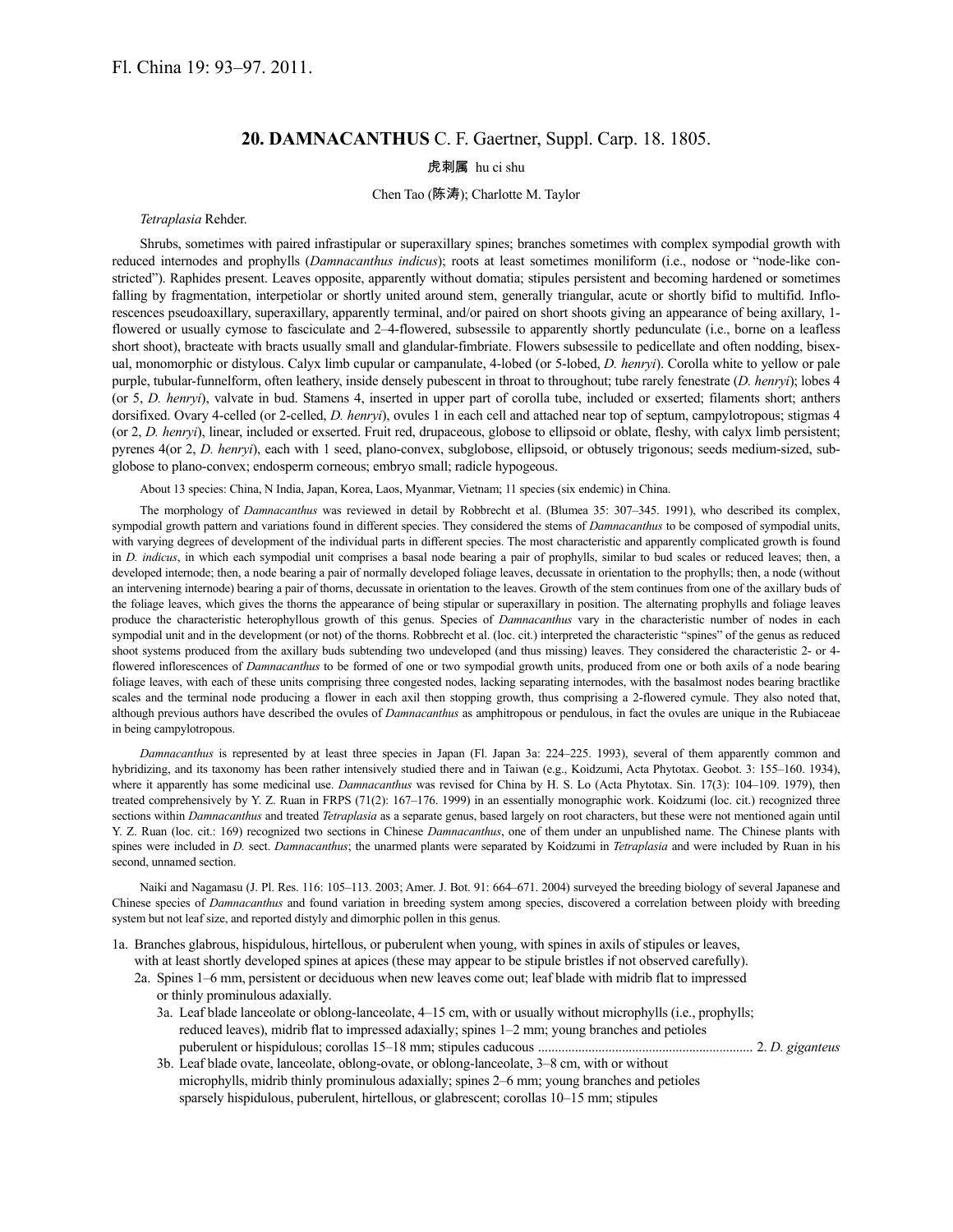| 2b. Spines 3-25 mm, persistent; leaf blade with midrib thinly prominulous adaxially.                          |  |
|---------------------------------------------------------------------------------------------------------------|--|
|                                                                                                               |  |
| 4b. Leaf blade cordiform, ovate, elliptic, broadly elliptic, broadly ovate, or elliptic-ovate, 0.5–4 cm, with |  |
| 2–4 pairs of secondary veins.                                                                                 |  |
| 5a. Leaf blade 0.5–3 cm, with secondary veins 2–4 pairs; spines 3–20 mm, 1/2 or more as long as               |  |
|                                                                                                               |  |
| 5b. Leaf blade 3–4 cm, with secondary veins 3–5 pairs; spines 3–10 mm, less than 1/2 as long as               |  |
|                                                                                                               |  |
| 1b. Branches glabrous, without spines.                                                                        |  |
|                                                                                                               |  |
| 6b. Low to tall shrubs, 0.4–5 m tall; corolla 8–16 mm; mainland and Hainan.                                   |  |
| 7a. Leaf blade lanceolate-linear, apex tapered to acute or acuminate tip.                                     |  |
| 8a. Leaf blade when dry straw-yellow adaxially, olive-green abaxially, and thickly leathery, with             |  |
|                                                                                                               |  |
| 8b. Leaf blade when dry gray, gray-green, or brownish green adaxially, gray-green, brownish green,            |  |
| or straw-yellow abaxially, and papery, with secondary veins flat and indistinct to prominulous                |  |
|                                                                                                               |  |
| 7b. Leaf blade lanceolate, narrowly elliptic, linear, elliptic, elliptic-ovate, elliptic-oblong, or           |  |
| oblong-lanceolate, apex acute to cuspidate or long but rather abruptly acuminate.                             |  |
|                                                                                                               |  |
| 9b. Ovary 4-celled, stigmas 4; corolla lobes regularly 4.                                                     |  |
| 10a. Leaves isomorphic (i.e., prophylls not present), with blade elliptic-ovate, elliptic-oblong,             |  |
|                                                                                                               |  |
| 10b. Leaves dimorphic (i.e., regularly with prophylls), with blade linear at lower part of stem               |  |
| to elliptic, elliptic-oblong, or oblong-lanceolate at upper part of stem; mainland  10. D. officinarum        |  |
|                                                                                                               |  |

**1. Damnacanthus angustifolius** Hayata, J. Coll. Sci. Imp. Univ. Tokyo 25(19): 113. 1908.

#### 台湾虎刺 tai wan hu ci

*Damnacanthus angustifolius* var. *altimontanus* J. C. Liao; *D. angustifolius* f. *stenophyllus* (Koidzumi) T. Yamazaki; *D. angustifolius* var. *stenophyllus* (Koidzumi) Masamune; *D. stenophyllus* (Koidzumi) Masamune; *Tetraplasia angustifolia* (Hayata) Koidzumi; *T. stenophylla* Koidzumi.

Dwarf to low shrubs, 0.5–1 m tall. Branches glabrous, without spines, when young subquadrate or usually with 8 alternately thick and thin longitudinal ridge lines, becoming 4 angled and yellow. Petiole of developed leaves 1.5–5 mm, glabrous; leaf blade drying stiffly papery, narrowly lanceolate, narrowly elliptic, linear-lanceolate, elliptic, or lanceolate-elliptic,  $5-14 \times 0.5-3$  cm, glabrous throughout or sometimes sparsely puberulent to hispidulous adaxially, base acute to cuneate, margins flat and entire or irregularly serrulate, apex acute to acuminate; midrib thinly prominulous adaxially; secondary veins 5–9 pairs; stipules caducous, interpetiolar, triangular to spatulate, 0.5–1 mm, glabrous, acute to glandular-fimbriate. Inflorescences glabrous. Pedicels 2–5 mm. Calyx glabrous; hypanthium portion turbinate, 1.2–1.5 mm; limb ca. 1 mm, lobed for ca. 1/2; lobes triangular. Corolla white, glabrous outside; tube 6–8 mm; lobes triangular, 2–2.5 mm. Drupes oblate, ca.  $4 \times 6$  mm. Fl. Jan–Apr, Oct, fr. Jan, Jun, Oct–Nov.

● Primary forests; 1000–2500 m. Taiwan.

*Damnacanthus angustifolius* var. *altimontanus* is recognized as distinct in the Kew Rubiaceae checklist (Govaerts et al., World Checkl. Rubiaceae; http://www.kew.org/wcsp/rubiaceae/; accessed on 15 Sep 2010) but was formally synonymized in the Fl. Taiwan (ed. 2, 4: 251. 1998), which is followed here.

This species was reported to be distylous by Naiki and Nagamasu (Amer. J. Bot. 91: 664–671. 2004). This species was reported from Guangdong by Merrill and Chun (Sunyatsenia 1(1): 80. 1930) but said to be restricted to Taiwan by Y. Z. Ruan in FRPS (71(2): 173–174. 1999); the Guangdong plants were apparently included by Ruan (loc. cit.: 174–175), followed here, as *Damnacanthus labordei*.

**2. Damnacanthus giganteus** (Makino) Nakai, Trees Shrubs Japan, 412. 1922.

#### 短刺虎刺 duan ci hu ci

*Damnacanthus indicus* C. F. Gaertner var. *giganteus* Makino, Bot. Mag. (Tokyo) 18: 33. 1904; *D. macrophyllus* Siebold ex Miquel f. *giganteus* (Makino) T. Yamazaki; *D. macrophyllus* var. *giganteus* (Makino) Koidzumi; *D. subspinosus* Handel-Mazzetti.

Shrubs or rarely small trees,  $0.5-2(-7.5)$  m tall. Roots moniliform. Branches usually 4-angulate or terete to flattened, dark green and sparsely hispidulous or puberulent to glabrous when young, becoming grayish yellow and glabrous, with few spines 1–2 mm and deciduous or sometimes persistent. Petiole of developed leaves 2–5 mm, sparsely puberulent to glabrous; leaf blade drying leathery, lanceolate or oblong-lanceolate, 4–  $14(-15) \times 2-3(-5)$  cm, adaxially glabrous, abaxially glabrous or rarely densely puberulent along veins, base obtuse to rounded, margins flat to usually revolute and/or sometimes crisped, apex acuminate or acute; midrib flat to impressed adaxially; secondary veins 5–7 pairs; stipules caducous, interpetiolar, 1–2 mm, puberulent to glabrous, acute to bifid, thickened. Inflorescences strigillose to glabrescent. Pedicels 1–2 mm. Calyx strigillose to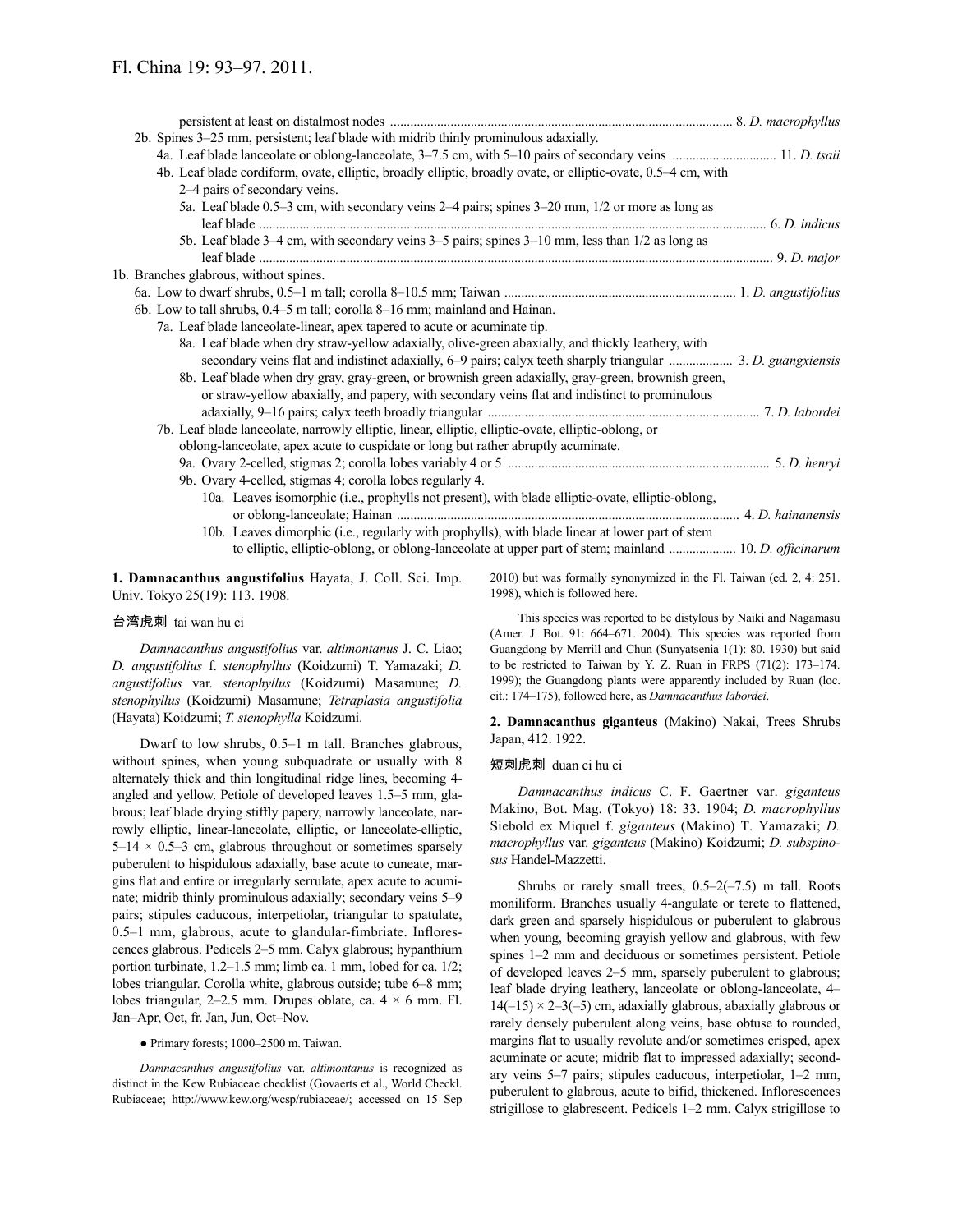puberulent; hypanthium portion turbinate, 1.2–1.5 mm; limb 1– 1.5 mm, lobed for 1/4–1/2; teeth broadly triangular. Corolla white, glabrous outside; tube 13–16 mm; lobes ovate-triangular, ca. 2 mm. Drupes ca.  $4 \times 5-8$  mm, with pedicels sometimes elongated to 3 mm. Fl. Mar–May, fr. Oct–Jan.

Sparse or dense forests or thickets; 500–1100 m. Anhui, Fujian, Guangdong, Guangxi, Guizhou, Hunan, Jiangxi, Yunnan, Zhejiang [Japan].

Naiki and Nagamasu (Amer. J. Bot. 91: 664–671. 2004) reported the breeding biology of this species as monomorphic with "pin" type flowers (i.e., with stigmas exserted and anthers included).

**3. Damnacanthus guangxiensis** Y. Z. Ruan, Fl. Reipubl. Popularis Sin. 71(2): 320. 1999.

### 广西虎刺 guang xi hu ci

Shrubs, height not noted. Branches terete, glabrous, without spines. Petiole ca. 6 mm, glabrous; leaf blade drying thickly leathery, straw-yellow adaxially, olive-green abaxially, lanceolate-linear,  $13-22 \times 1-2$  cm, adaxially glabrous, abaxially sparsely pilosulous, base cuneate, margins entire and flat, apex acute then shortly tapered-acuminate; midrib prominent adaxially; secondary veins 6–9 pairs; stipules caducous or deciduous through fragmentation, interpetiolar, triangular, acute to glandular-fimbriate. Pedicels ca. 2 mm. Calyx glabrous; hypanthium portion cupuliform, ca. 1 mm; limb ca. 1 mm, lobed for ca. 1/2; teeth 4 or 5, narrowly triangular, acuminate. Corolla white, outside glabrous; tube ca. 8 mm, pubescent inside; lobes ovate to triangular, ca. 4 mm. Fruit unknown. Fl. winter–spring.

● Forests on mountains; ca. 1200 m. Guangxi (Lingyun).

**4. Damnacanthus hainanensis** (H. S. Lo) H. S. Lo ex Y. Z. Ruan, Fl. Reipubl. Popularis Sin. 71(2): 176. 1999.

#### 海南虎刺 hai nan hu ci

*Damnacanthus henryi* (H. Léveillé) H. S. Lo subsp. *hainanensis* H. S. Lo, Acta Phytotax. Sin. 17(3): 108. 1979.

Shrubs, 1–4 m tall. Branches brown, angulate or ridged, glabrous, without spines. Petiole of developed leaves 2–8 mm, glabrous; leaf blade drying black, elliptic-ovate, oblong, or oblong-lanceolate,  $6-11 \times 2-4.5$  cm, glabrous, base rounded or cuneate, margins thinly revolute, apex cuspidate; midrib prominulous adaxially; secondary veins 5–7 pairs; stipules caducous, interpetiolar, triangular. Pedicels ca. 2 mm. Calyx limb subtruncate or lobed; teeth triangular. Corolla white, outside glabrous; tube ca. 14 mm; lobes 4, ovate-lanceolate. Drupes ca. 8 mm in diam., glabrous. Fl. May, fr. Nov.

● Forests, forest margins; 800–1800 m. Hainan.

**5. Damnacanthus henryi** (H. Léveillé) H. S. Lo, Acta Phytotax. Sin. 17(3): 108. 1979.

### 云桂虎刺 yun gui hu ci

*Canthium henryi* H. Léveillé, Repert. Spec. Nov. Regni Veg. 13: 178. 1914; *Prismatomeris brevipes* Hutchinson; *P. henryi* (H. Léveillé) Rehder.

Shrubs or small trees, 1.5–5 m tall. Branches 4-angled to

flattened, pale brown, smooth, glabrous. Petiole of developed leaves 2–5 mm, glabrous; leaf blade drying papery or leathery, lanceolate, narrowly elliptic, elliptic, or elliptic-oblong,  $5-13 \times$ 1–4 cm, glabrous, base acute or cuneate and often decurrent, margins entire and flat to usually thinly revolute, apex acute to long acuminate; midrib thinly prominulous adaxially; secondary veins 5–7 pairs; stipules caducous, interpetiolar, triangular to narrowly triangular, 1–1.5 mm, glabrous, acute. Inflorescences glabrous. Pedicels 2–3.5 mm. Calyx glabrous; hypanthium portion turbinate, 1–1.5 mm; limb ca. 0.8 mm, lobed for 2/3–3/4; lobes 4 or 5, narrowly triangular, sometimes separated by subtruncate sinuses. Corolla white or pale purple, glabrous outside; tube 9–12 mm, fenestrate at base; lobes 4 or 5, ovatelanceolate, 3–4 mm. Drupes 5–8 mm in diam.; pyrenes 2, subglobose. Fl. Oct, fr. Dec–Feb.

● Dense forests on mountains; 1200–2500 m. Guangxi, Guizhou, Yunnan.

This species is here provisionally included in *Damnacanthus* based on its inflorescence morphology. It was reported to be distylous by Naiki and Nagamasu (Amer. J. Bot. 91: 664–671. 2004).

**6. Damnacanthus indicus** C. F. Gaertner, Suppl. Carp. 18. 1805.

### 虎刺 hu ci

*Damnacanthus esquirolii* H. Léveillé; *D. formosanus* (Nakai) Koidzumi; *D. indicus* var. *formosanus* Nakai; *D. indicus* var. *lancifolius* Makino; *D. lancifolius* (Makino) Koidzumi.

Shrubs, 0.3–1.5 m tall. Roots fleshy, moniliform. Branches densely hispidulous to hirtellous, sometimes becoming glabrescent, terete or sometimes 4-angled, with numerous persistent spines 3–20 mm. Petiole of developed leaves 0.5–3 mm, strigillose, hispidulous, or glabrescent; leaf blade drying stiffly papery to leathery and discolorous, ovate, cordiform, ellipticovate, elliptic, or broadly elliptic,  $0.5-2(-3) \times 0.5-1(-1.5)$  cm, adaxially glabrous, abaxially glabrous or sparsely hirtellous to strigillose along veins, base obtuse to rounded, truncate, or cordulate, sometimes oblique, margins entire and flat, apex acute; midrib thinly prominulous adaxially; secondary veins 2 or 3(or 4) pairs; stipules quickly fragmenting or caducous, interpetiolar, narrowly to broadly triangular, 0.3–1 mm, strigillose to glabrescent, acute to glandular-fimbriate. Inflorescences strigillose to hispidulous. Pedicels 0.5–8 mm. Calyx strigillose to glabrous; hypanthium portion turbinate, 1–1.5 mm; limb 0.8–2 mm, lobed for  $1/4-4/5$ ; lobes broadly triangular to narrowly triangular. Corolla white, glabrous outside; tube 7–9 mm; lobes elliptic to lanceolate-elliptic, 2.5–5 mm. Drupes 4–6 mm in diam. Fl. Mar–Jun, fr. Mar–Jan.

Sparse or dense forests on hills or mountains, rocky thickets; 100– 1500 m. Anhui, Fujian, Guangdong, Guangxi, Guizhou, Hubei, Hunan, Jiangsu, Jiangxi, Sichuan, Taiwan, Xizang, Yunnan, Zhejiang [N and NE India, Japan, Korea].

Naiki and Nagamasu (Amer. J. Bot. 91: 664–671. 2004) reported that populations they studied are either monomorphic, with only pintype flowers, or distylous. Koidzumi (Acta Phytotax. Geobot. 3: 158. 1934) reported *Damnacanthus lancifolius* from Yunnan and treated *D. esquirolii* as a synonym of that name; these names were apparently overlooked by Y. Z. Ruan (in FRPS 71(2): 169. 1999).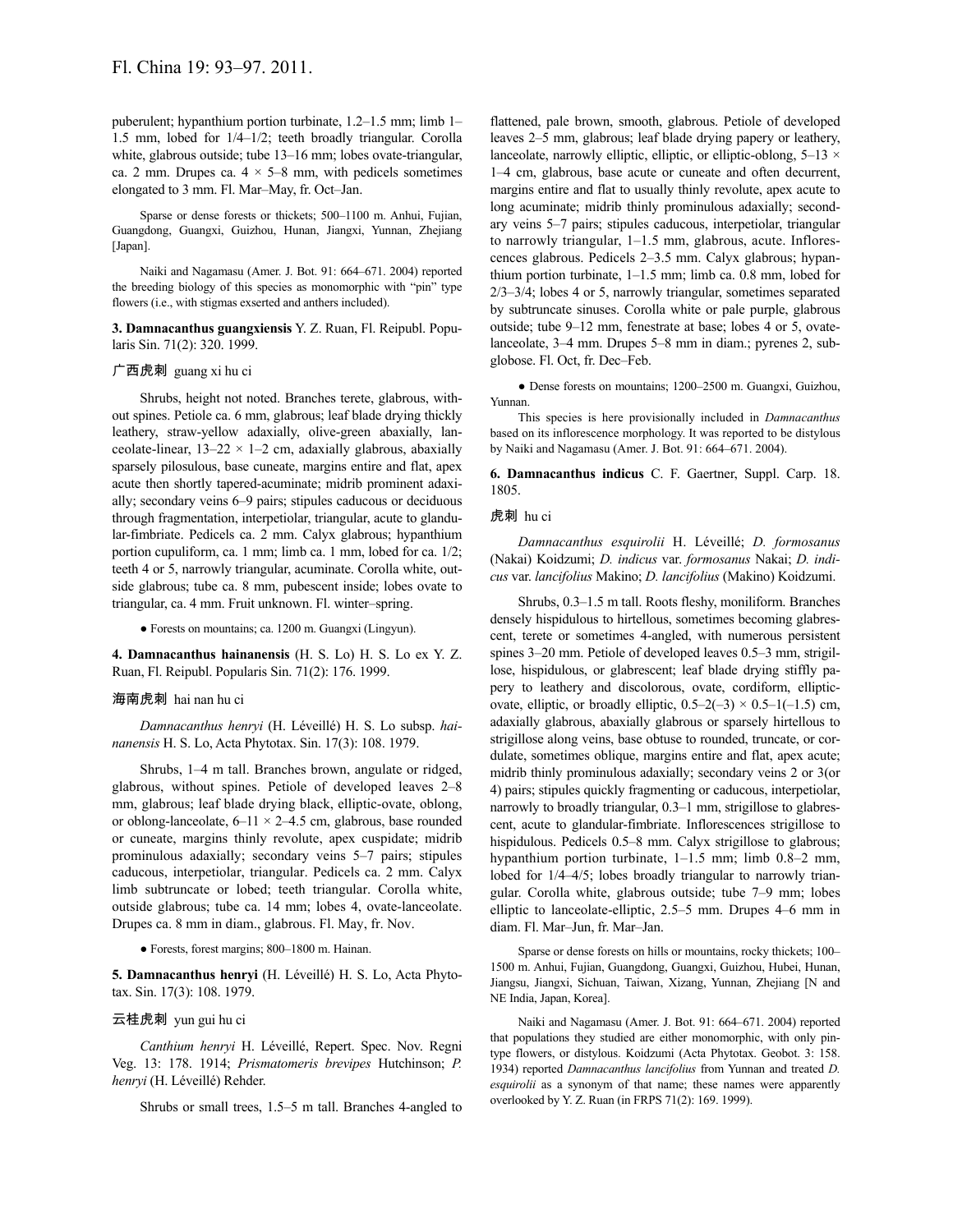**7. Damnacanthus labordei** (H. Léveillé) H. S. Lo, Acta Phytotax. Sin. 17(3): 107. 1979.

### 柳叶虎刺 liu ye hu ci

*Canthium labordei* H. Léveillé, Repert. Spec. Nov. Regni Veg. 13: 178. 1914; *Lasianthus labordei* (H. Léveillé) Rehder; *Prismatomeris labordei* (H. Léveillé) Merrill ex Rehder; *P. linearis* Hutchinson.

Small shrubs, 0.4–2 m tall. Roots fleshy, moniliform. Branches 4-angled to flattened and usually with a well-developed longitudinal ridge descending from stipule midrib on each side, yellow to pale brown, glabrous, without spines. Petiole of developed leaves 2–6 mm, glabrous; leaf blade drying papery, gray to brownish green adaxially, gray-green, brownish green, or straw-yellow abaxially, lanceolate to lanceolate-linear, 5–21  $\times$  0.6–2.5 cm, glabrous or sometimes pubescent along veins adaxially, base cuneate or acute, margins entire or irregularly serrulate and flat to thinly revolute, apex tapered and acuminate with tip often flexuous; midrib thinly prominulous adaxially; secondary veins 9–16 pairs; stipules caducous, interpetiolar, triangular, 0.5–1 mm, acute to glandular-fimbriate. Inflorescences glabrous. Pedicels 2–3 mm. Calyx glabrous; hypanthium portion turbinate, ca. 1 mm; limb 0.5–1 mm, lobed for 1/4–1/2; lobes broadly triangular. Corolla white to yellow, outside glabrous; tube 5–9 mm; lobes ovate, ca. 3 mm. Drupes ca. 8 mm in diam. Fl. Feb–Mar, Oct–Dec, fr. Sep–Dec.

Sparse or dense forests or thickets; 800–1800 m. N Guangdong, N Guangxi, Guizhou, Hunan, Sichuan, Yunnan [Vietnam].

This species was reported to be distylous by Naiki and Nagamasu (Amer. J. Bot. 91: 664–671. 2004).

**8. Damnacanthus macrophyllus** Siebold ex Miquel, Ann. Mus. Bot. Lugduno-Batavi 3: 110. 1867 [*"macrophylla"*].

#### 浙皖虎刺 zhe wan hu ci

*Damnacanthus indicus* C. F. Gaertner f. *macrophyllus* (Siebold ex Miquel) Makino; *D. indicus* var. *macrophyllus* (Siebold ex Miquel) Makino; *D. indicus* var. *parvispinus* Koidzumi; *D. major* Siebold & Zuccarini var. *macrophyllus* (Siebold ex Miquel) Maximowicz; *D. major* var. *parvispinus* (Koidzumi) Koidzumi; *D. major* var. *submitis* Maximowicz ex Regel; *D. moniliformis* Koidzumi; *D. minutispinus* Koidzumi; *D. shanii* K. Yao & M. B. Deng.

Shrubs, 1–2 m tall. Roots fleshy, moniliform. Branches puberulent to hispidulous, with 8 alternately thick and thin striae, with few deciduous or persistent spines 2–6 mm. Petiole of developed leaves 1–2 mm, glabrous or sparsely puberulent to puberulent or hirtellous; leaf blade drying stiffly papery, ovate to oblong-ovate, lanceolate, or oblong-lanceolate,  $3-6(-8) \times 1-$ 2.5(–3) cm, adaxially glabrous, abaxially glabrous or puberulent along veins, base cuneate to rounded, margins flat to thinly revolute, apex shortly acuminate or acute; midrib thinly prominent adaxially; secondary veins 3 or 4(–7) pairs; stipules persistent, interpetiolar, triangular, 0.3–1 mm, puberulent to glabrescent, acute to glandular-multifid or -fimbriate. Inflorescences strigillose to puberulent. Pedicels 1–2 mm. Calyx strigillose to glabrescent; hypanthium portion obconic, 1.2–1.5 mm; limb 1–1.5 mm, lobed for 1/3–1/2; lobes triangular to ovate. Corolla white, outside glabrous; tube 8(–13) mm; lobes ovatetriangular, ca. 2 mm. Drupes ca. 5 mm in diam., with pedicels sometimes elongated to 5 mm. Fl. Apr–Jun, fr. Oct–Dec.

Streamsides in sparse or dense forests on mountains; 800–1000 m. Anhui, Fujian, Guangdong, Guizhou, Yunnan, Zhejiang [Japan].

Naiki and Nagamasu (Amer. J. Bot. 91: 664–671. 2004) reported the breeding biology of this species as monomorphic with "pin" type flowers.

*"Damnacanthus subspinosus* var. *salicifolius"* (M. B. Deng & K. Yao, Bull. Bot. Res., Harbin 10(4): 2. 1990) belongs here but was not validly published because two gatherings were designated as types (*Vienna Code*, Art. 37.2).

**9. Damnacanthus major** Siebold & Zuccarini, Abh. Math.- Phys. Cl. Königl. Bayer. Akad. Wiss. 4(3): 177. 1846.

#### 大卵叶虎刺 da luan ye hu ci

*Damnacanthus indicus* C. F. Gaertner f. *major* (Siebold & Zuccarini) Makino; *D. indicus* subsp. *major* (Siebold & Zuccarini) T. Yamazaki; *D. indicus* var. *major* (Siebold & Zuccarini) Makino ex Nakai.

Shrubs, 1–2 m tall. Roots fleshy, white or pale purple, moniliform. Branches densely hispidulous to hirtellous when young, sometimes becoming glabrescent, terete or sometimes 4-angled, with numerous spines 3–10 mm, persistent. Petiole of developed leaves 1–4 mm, strigillose to hirtellous; leaf blade drying papery, broadly ovate, ovate, or elliptic-ovate,  $3-4 \times$ 1.5–2 cm, adaxially glabrous, abaxially glabrous or sometimes sparsely hispidulous along veins, base obtuse or rounded, margins flat and entire, apex acute; midrib thinly prominent adaxially; secondary veins 3–5 pairs; stipules quickly fragmenting or caducous, interpetiolar, broadly triangular, 0.5–1 mm, strigillose to glabrescent, obtuse to acute. Inflorescences strigillose. Pedicels ca. 1 mm. Calyx strigillose or puberulent; hypanthium portion obconic, 1–2 mm; limb ca. 2 mm, deeply lobed; lobes narrowly to broadly triangular. Corolla white, outside glabrous; tube ca. 11 mm; lobes ovate-triangular, ca. 4 mm. Drupes 5–10 mm in diam. Fl. Apr, fr. winter.

Sparse forests and thickets on mountains; 600–700 m. Guangdong, Zhejiang [Japan, Korea].

These plants were treated as a subspecies of *Damnacanthus indicus* in the Fl. Japan (3a: 224–225. 1993) and also considered there to be restricted to Japan and Korea.

**10. Damnacanthus officinarum** C. C. Huang in H. S. Lo, Acta Phytotax. Sin. 17(3): 108. 1979.

#### 四川虎刺 si chuan hu ci

Shrubs, 1–2.5 m tall. Roots fleshy, moniliform. Branches slightly flattened when young becoming terete, glabrous, without spines. Petiole of developed leaves ca. 5 mm, glabrous; leaf blade drying leathery, brown or straw-yellow adaxially, strawyellow or olive-green abaxially, elliptic, elliptic-oblong, or oblong-lanceolate on upper part of stem, to linear on lower part of stem,  $5-13(-16) \times 2-4(-6)$  cm, glabrous, base cuneate to acute, margins entire and flat to thinly revolute, apex acute to acuminate; midrib thinly prominent adaxially; secondary veins 6–8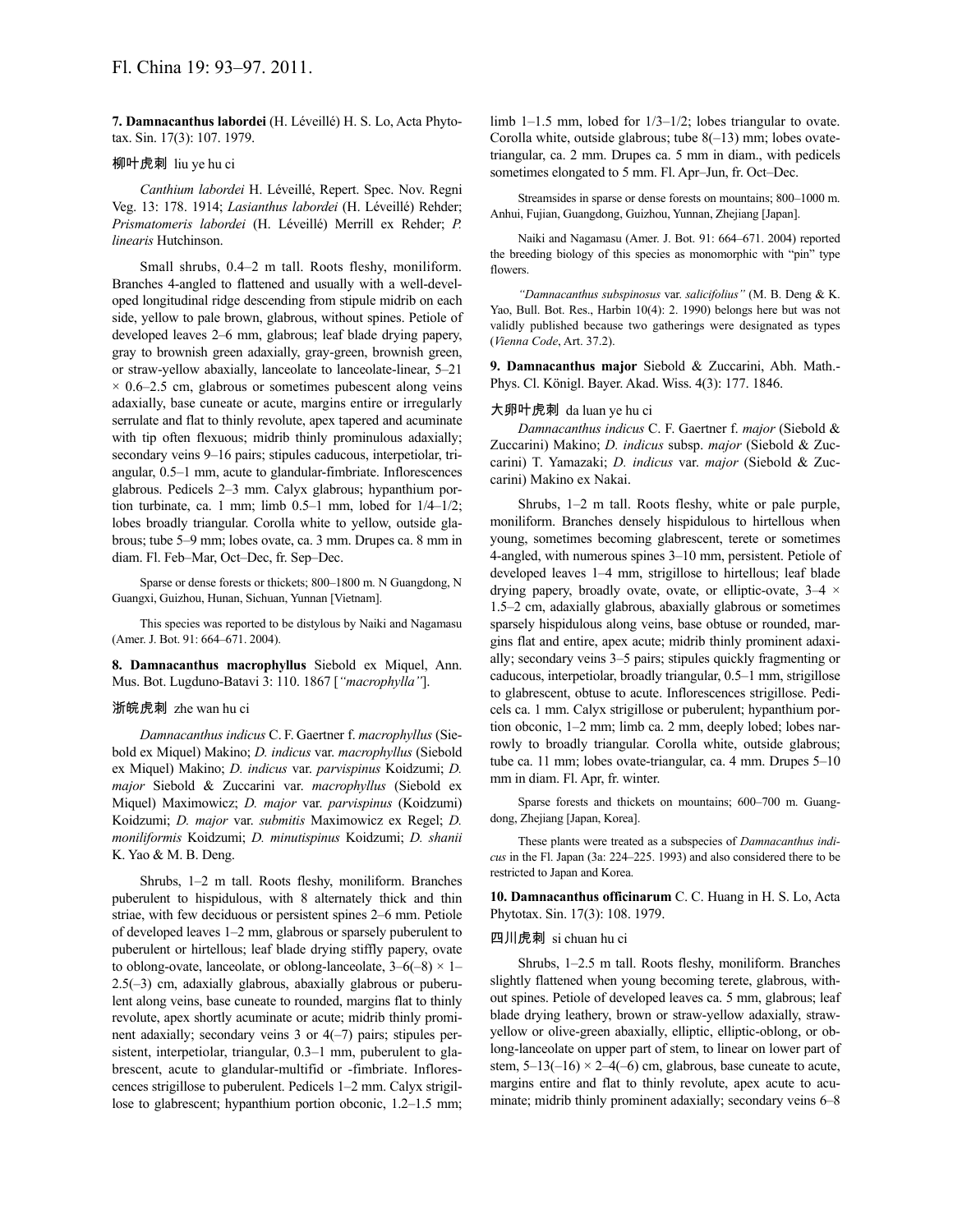pairs; stipules caducous, interpetiolar, triangular, ca. 1 mm, glabrous, acute. Inflorescences glabrous. Pedicels ca. 2 mm. Calyx glabrous; hypanthium portion cupuliform, ca. 1.5 mm; limb 0.5–1 mm, undulate to lobed for ca. 1/2; lobes broadly triangular. Corolla in bud pale green, glabrous outside, 10–12 mm. Drupes 6–7 mm in diam. Fl. winter–spring, fr. Oct–Dec.

● Thickets or forests on hills; 700–900 m. Hubei, Hunan, Sichuan.

This species was reported to be distylous by Naiki and Nagamasu (Amer. J. Bot. 91: 664–671. 2004).

**11. Damnacanthus tsaii** Hu, Bull. Fan Mem. Inst. Biol. 6: 178. 1935.

## 西南虎刺 xi nan hu ci

Shrubs, 1–3 m tall. Branches densely hirtellous, with spines 4–25 mm, persistent. Petiole of developed leaves 1–2 mm, glabrous or pilosulous; leaf blade drying papery, lanceolate or oblong-lanceolate,  $3-7.5 \times 0.9-2.4$  cm, adaxially glabrous, abaxially glabrous or hirtellous along veins when young, base cuneate or rounded, margins entire to irregularly serrulate and thinly revolute, apex acuminate; midrib thinly prominulous adaxially; secondary veins 5–8(–10) pairs; stipules quickly deciduous, interpetiolar, broadly triangular, usually aciculate. Pedicels ca. 2 mm. Calyx glabrous; hypanthium portion obconic, ca. 1 mm, lobed for ca. 1/2; lobes 4(or 5), triangular to subulate-triangular. Corolla white, ca. 12 mm, outside glabrous; lobes ovate-triangular. Drupes ca. 5 mm in diam. Fl. Apr, fr. winter–spring.

● Forests, forest margins, roadsides, rocky mountains; 1000–2500 m. Sichuan, Yunnan.

Naiki and Nagamasu (Amer. J. Bot. 91: 664–671. 2004) reported that all flowers of this species seen resemble the long-styled form of distylous species.